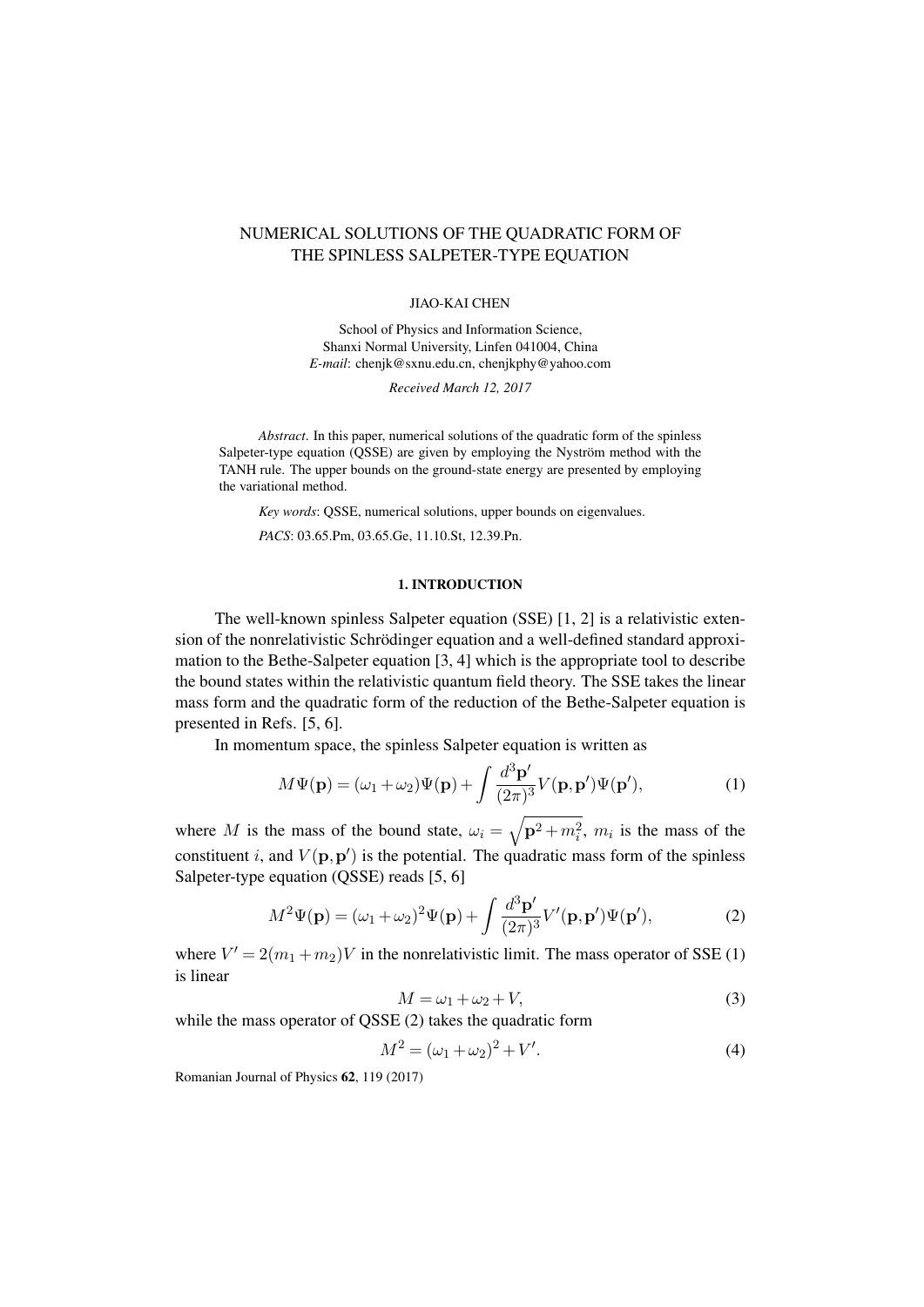These two semirelativistic equations [\(1\)](#page-0-0) and [\(2\)](#page-0-1) can be obtained from the Salpeter equation for the bound state composed of two scalar constituents [\[6,](#page-7-0) [7\]](#page-7-1)

$$
\left[M^2 - (\omega_1 + \omega_2)^2\right] \Psi(\mathbf{p}) = \frac{\omega_1 + \omega_2}{2\omega_1\omega_2} \eta(\mathbf{p}),\tag{5}
$$

where  $\eta(\mathbf{p})$  reads

$$
\eta(\mathbf{p}) = \int \frac{d^3 \mathbf{p}'}{(2\pi)^3} \mathcal{V}(\mathbf{p}, \mathbf{p}') \Psi(\mathbf{p}').
$$
\n(6)

Equations [\(1\)](#page-0-0) and [\(2\)](#page-0-1) can also be derived from the Salpeter equation for a fermionantifermion system [\[3\]](#page-6-2) which is written in the center-of-momentum frame of the bound state

<span id="page-1-0"></span>
$$
\Psi(\mathbf{p}) = \frac{\Lambda_1^+(\mathbf{p})\gamma^0\eta'(\mathbf{p})\gamma^0\Lambda_2^-(-\mathbf{p})}{M - \omega_1 - \omega_2} - \frac{\Lambda_1^-(\mathbf{p})\gamma^0\eta'(\mathbf{p})\gamma^0\Lambda_2^+(-\mathbf{p})}{M + \omega_1 + \omega_2},\tag{7}
$$

by neglecting the small term and then neglecting all the spin degrees of freedom of constituents. In Eq. [\(7\)](#page-1-0),  $\Lambda_i^{\pm}(\mathbf{p})$  is the energy projection operator for particle *i*,

$$
\eta'(\mathbf{p}) = \int \frac{d^3 \mathbf{p}'}{(2\pi)^3} \mathcal{V}'(\mathbf{p}, \mathbf{p}') \Psi(\mathbf{p}'). \tag{8}
$$

In Ref. [\[5\]](#page-6-4), QSSE is obtained by using the assumption that  $\ln W$  (W being the Wilson loop correlator) can be written in QCD as the sum of its perturbative expression and an area term.

Although Eq. [\(1\)](#page-0-0) is a semirelativistic equation, Eq. [\(1\)](#page-0-0) is applied not only to the nonrelativistic case but also to the relativistic case, even to the ultrarelativistic case [\[2,](#page-6-1) [8\]](#page-7-2). In Ref. [\[6\]](#page-7-0), we discussed SSE and QSSE by the generalized virial theorem. In this paper, we will discuss them numerically.

This paper is organized as follows: In Sec. [2,](#page-1-1) the numerical solutions of the quadratic form of the spinless Salpeter-type equation are presented and we conclude in Sec. [3.](#page-6-5)

# 2. NUMERICAL SOLUTIONS OF OSSE

<span id="page-1-1"></span>In this section, the Nyström method with the TANH rule is employed to solve the quadratic form of the spinless Salpeter-type equation. And the upper bounds on the eigenvalue of the ground state of the QSSE is given by applying the variational method.

### 2.1. ANALYTICAL TREATMENT

The Coulomb potential is taken as an example in this paper, which is the most prominent potential among the central potentials which are of particular importance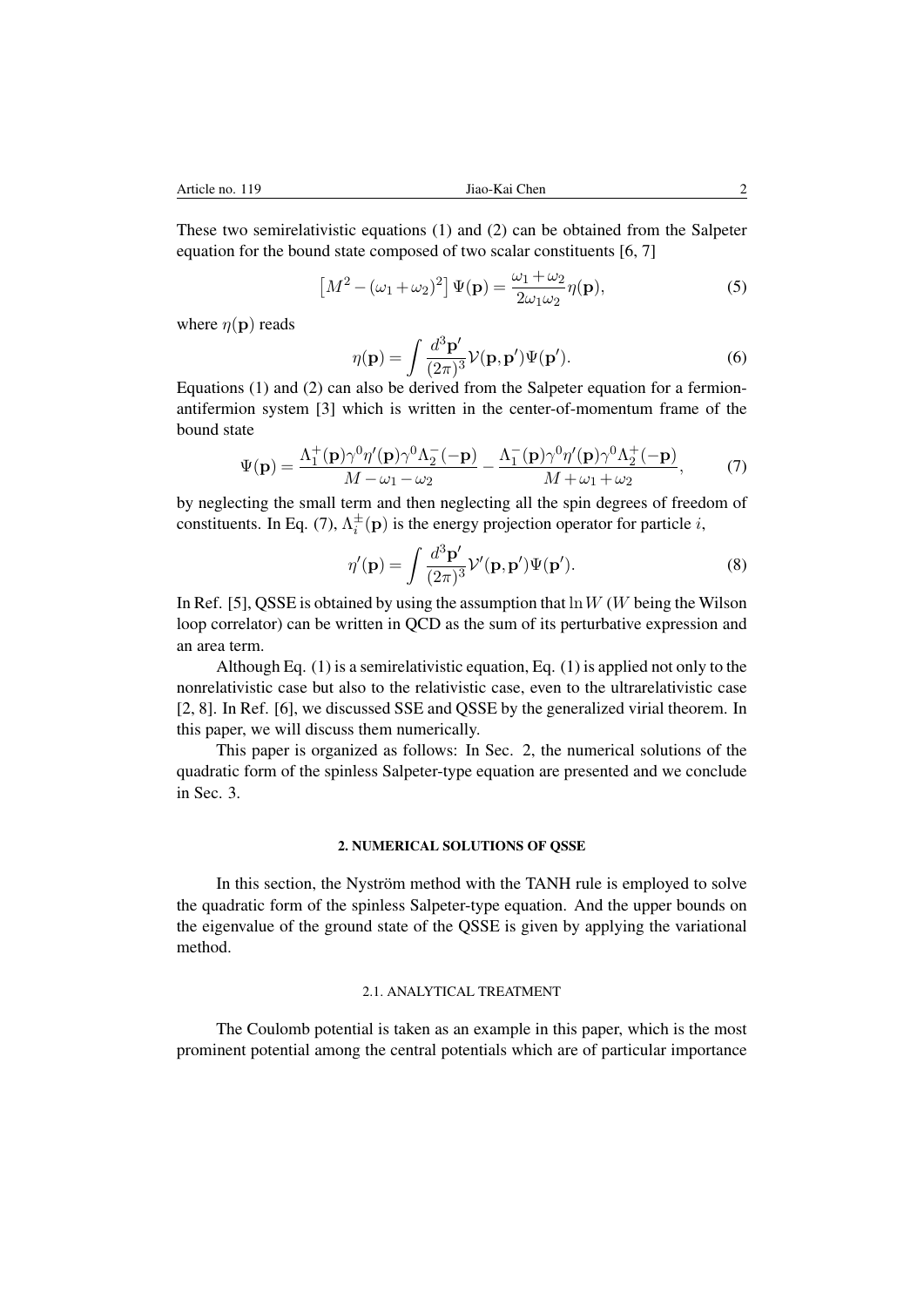<span id="page-2-0"></span>in all physics,

$$
V = -\frac{4\pi\alpha}{(\mathbf{p} - \mathbf{p}')^2}.
$$
\n(9)

Applying the formula

<span id="page-2-1"></span>
$$
V^{l}(p,p') = \int d\Omega Y_{lm}(\Omega) \int d\Omega' Y_{l'm'}(\Omega') V(\mathbf{p} - \mathbf{p}'),\tag{10}
$$

the partial wave expansion of the momentum-space spinless Salpeter equation is obtained from Eq. [\(1\)](#page-0-0)

$$
M_{nl}\psi_{nl}(p) = (\omega_1 + \omega_2)\psi_{nl}(\mathbf{p}) + \frac{1}{(2\pi)^3} \int p'^2 dp' V^l(p, p')\psi_{nl}(p'),\tag{11}
$$

where *n* is the principal quantum number,  $l$  is the orbital quantum number. The Coulomb potential [\(9\)](#page-2-0) is expanded in partial wave as

$$
V^{l}(p,p') = -8\pi^{2} \alpha \frac{Q_{l}(z)}{pp'}, \quad z = \frac{p^{2} + p'^{2}}{2p'p},
$$
\n(12)

where  $Q_l(z)$  is the Legendre polynomial of the second kind,

$$
Q_l(z) = P_l(z)Q_0(z) - w_{l-1}(z), \quad Q_0(z) = \frac{1}{2}\ln\frac{z+1}{z-1},
$$
  

$$
w_{l-1}(z) = \sum_{m=1}^l \frac{1}{m} P_{l-m}(z) P_{m-1}(z).
$$
 (13)

 $Q_0(z)$  has a logarithmic singularity as  $z \to 1$ .

Applying the Landé subtraction method [\[9–](#page-7-3)[11\]](#page-7-4) to handle the logarithmic singularity, Eq. [\(11\)](#page-2-1) is rewritten as

$$
M_{nl}\psi_{nl}(p) = (\omega_1 + \omega_2)\psi_{nl}(p) - \frac{\alpha}{\pi}I_0(z)P_l(1)p\phi_{nl}(p) - \frac{\alpha}{\pi p}\int_0^\infty \frac{Q_0(z)}{p'} \left[ p'^2 P_l(z)\phi_{nl}(p') - p^2 P_l(1)\phi_{nl}(p) \right] dp' + \frac{\alpha}{\pi p}\int_0^\infty w_{l-1}(z_\beta)p'\phi_{nl}(p') dp'.
$$
 (14)

In calculations, we have used the useful identity

<span id="page-2-2"></span>
$$
I_0(z_\eta) = \int_0^\infty \frac{1}{p'} Q_0(z_\eta) \, dp' = \frac{\pi^2}{2} - \pi \arctan\frac{\eta}{p}, \quad z_\eta \equiv \frac{p^2 + p'^2 + \eta^2}{2pp'}.\tag{15}
$$

If the infinite range is cut at a finite point  $\Lambda$  in numerical calculations, then the previ-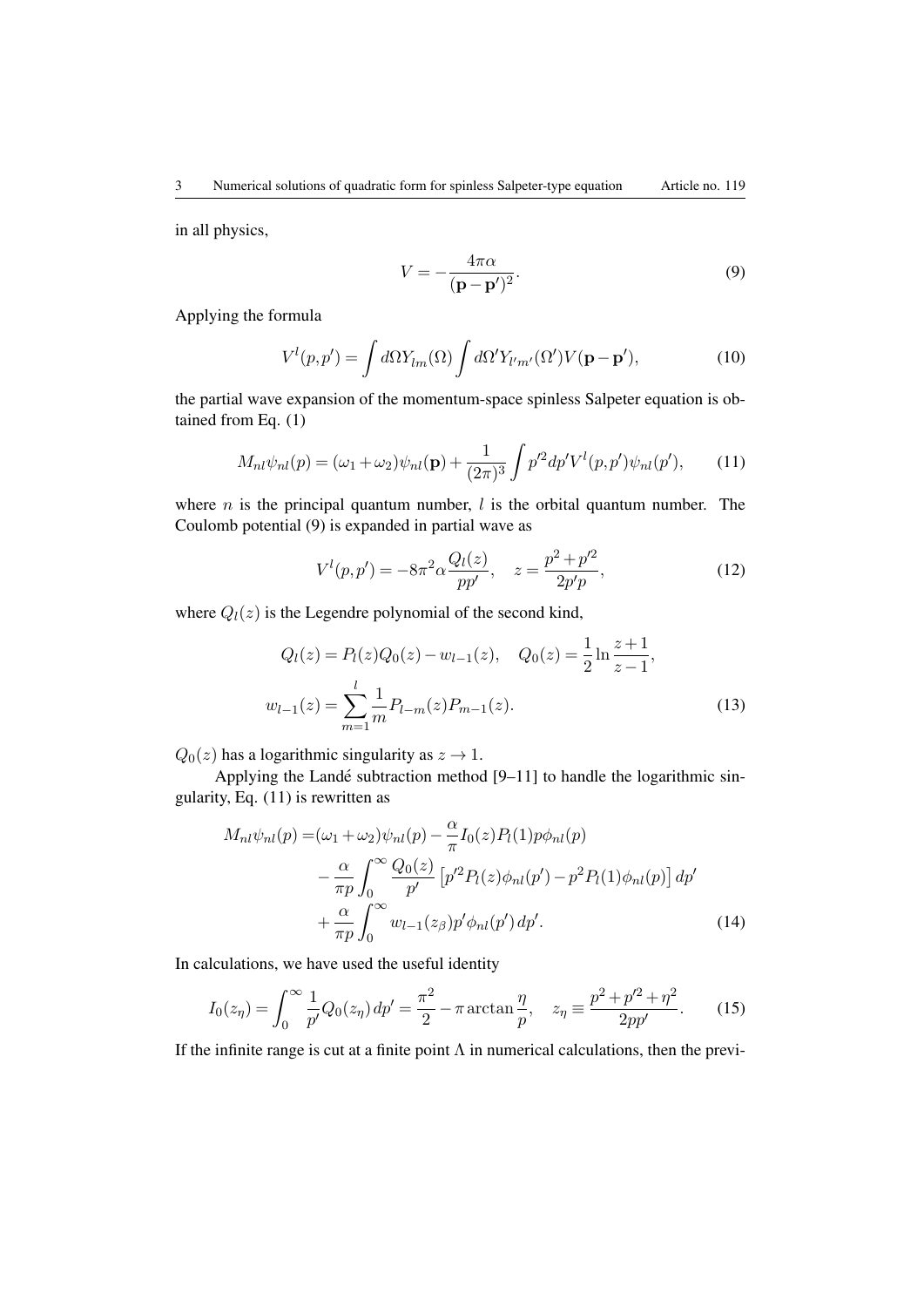ous identity becomes

$$
I_0'(z_\eta) = \int_0^\Lambda \frac{1}{p'} Q_0(z_\eta) dp' = \frac{1}{2} \left[ Li_2(-\frac{i\Lambda}{\eta - ip}) - Li_2(\frac{i\Lambda}{\eta - ip}) + Li_2(\frac{i\Lambda}{\eta + ip}) - Li_2(-\frac{i\Lambda}{\eta + ip}) \right],
$$
(16)

where  $Li_2(z)$  is the Spence's function. The improved identities [\(15\)](#page-2-2) and [\(16\)](#page-3-0) are adoptable for  $\eta \geq 0$ . The partial wave expansion of the QSSE [\(2\)](#page-0-1) can be obtained by the similar way.

#### <span id="page-3-0"></span>2.2. NUMERICAL RESULTS AND DISCUSSIONS

By using the method proposed in Refs. [\[9,](#page-7-3) [10\]](#page-7-5), the eigenvalue integral equations are resolved. The Nyström method with the extended trapezoidal rule is applied to approximate the integral. By employing the variation of the TANH rule, that is to say, the variable transformation [\[12\]](#page-7-6),  $x = e^t$ , the numerical results can be calculated efficiently, and the accuracy of the obtained results will be extremely high even as the simple extended trapezoidal rule is implemented.

For simplicity, the special case of equal masses of the two involved boundstate constituents is considered,  $m_1 = m_2 = m$ . The obtained eigenvalues are listed in Table [1.](#page-3-1) The input parameters are  $h = 0.05$ ,  $p_0/(m\alpha) = 10^{-5}$ ,  $N = 320$ ,  $l = 0$ .

*Table 1*

<span id="page-3-1"></span>The binding energies of SSE and QSSE.  $\epsilon_{n_r} = (M_{n_r} - 2m)/(m\alpha^2)$  is the binding energy of SSE, and  $\epsilon'_{n_r} = (\sqrt{M_{n_r}^2} - 2m)/(m\alpha^2)$  is the bind energy of QSSE.  $\alpha_0 = 7.2973525698 \times 10^{-3}$ .  $\epsilon''_0$  is the und  $v_{h_r}$  ( $\sqrt{M_{h_r}}$  2*m)*/(*met* ) is the sind shergy of gissin equal (12010020000 × 10 ° 1.0<sup>0</sup> is the upper bound on the ground-state energy,  $\epsilon_0'' = \sqrt{4 - \alpha^2}/\alpha^2 - 2/\alpha^2$  which is from Eqs. [\(31\)](#page-5-0) and [\(35\)](#page-6-6).  $n_r$  is equal to the number of nodes in the radial wave function. A negative sign before the energy has been omitted everywhere.

|                   |           | $\alpha = \alpha_0$ | $\alpha = 0.1$ | $\alpha = 0.5$ |
|-------------------|-----------|---------------------|----------------|----------------|
|                   | $n_r=0$   | 0.250011            | 0.250747       | 0.267618       |
| $\epsilon_{n_r}$  | $n_r=1$   | 0.062508            | 0.062629       | 0.065492       |
|                   | $n_r = 2$ | 0.027785            | 0.027824       | 0.028739       |
| $\epsilon_{n_r}'$ | $n_r=0$   | 0.250008            | 0.250163       | 0.254041       |
|                   | $n_r=1$   | 0.062507            | 0.062517       | 0.062753       |
|                   | $n_r = 2$ | 0.027785            | 0.027487       | 0.027833       |
| $\epsilon''_0$    | $n_r=0$   | 0.2500008           | 0.250156       | 0.254033       |

In calculations, potential in QSSE takes the simple form  $V' = 2(m_1 + m_2)V$ where  $V$  is the potential in SSE equation because  $V'$  is complicated especially in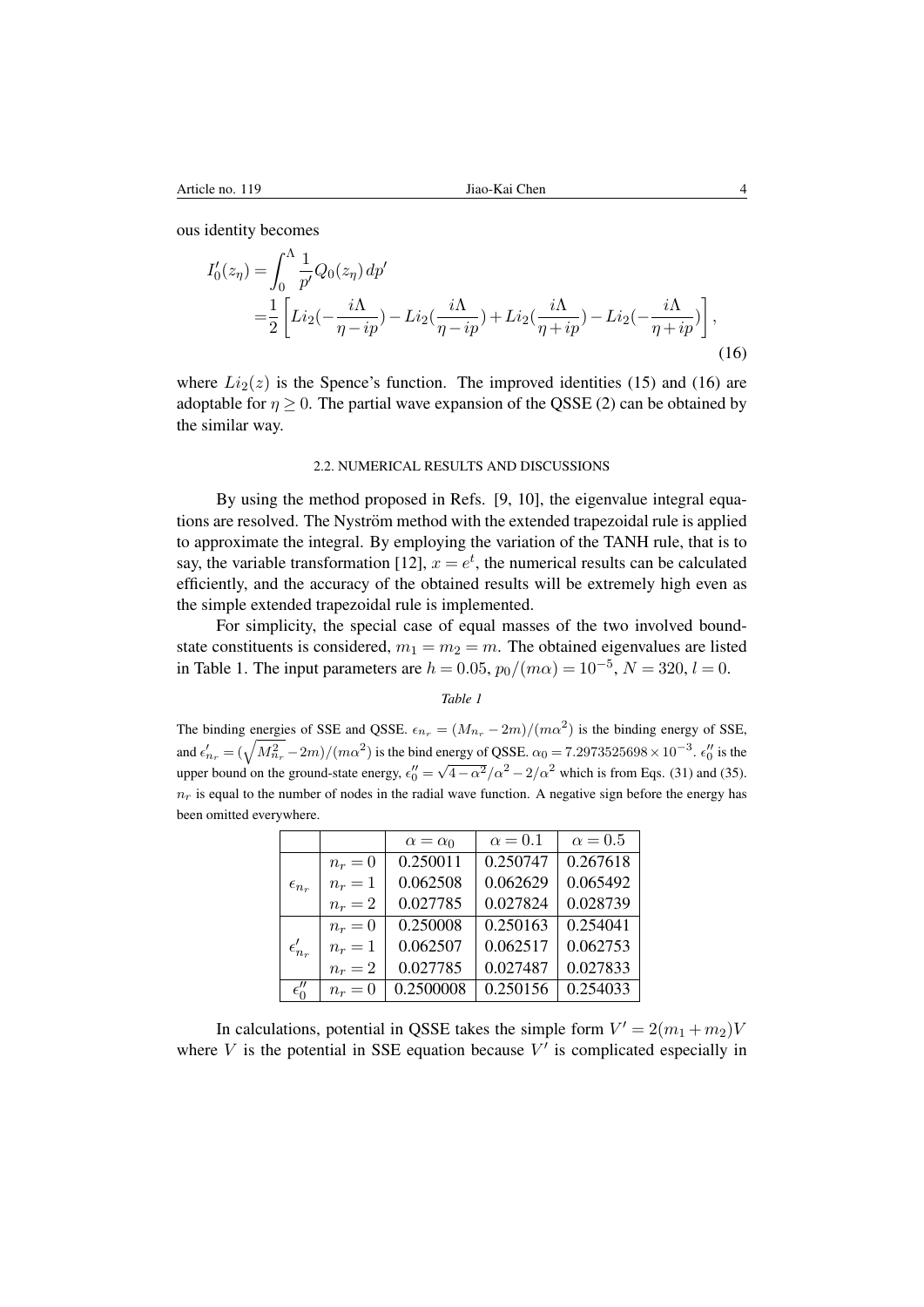the configuration space. As expected, the yielded eigenvalues from different equations are in agreement well in the nonrelativistic limit when  $\alpha$  is small, see Table [1.](#page-3-1) As the coupling strength  $\alpha$  increases, relativistic corrections will be more and more important. Out of expectation, the numerical ground-state eigenvalue of QSSE with  $V' = 2(m_1 + m_2)V$  is closer to the upper bounds obtained in subsection [2.3](#page-4-0) by the variational method than the calculated ground-state eigenvalue of SSE.

#### 2.3. VARIATIONAL BOUNDS ON THE GROUND-STATE EIGENVALUE

<span id="page-4-0"></span>It is well-known that the min-max principle [\[13–](#page-7-7)[15\]](#page-7-8) provides the theoretical foundation to derive the rigorous upper bounds on the eigenvalues of some selfadjoint operators which are bounded from below. As a consequence of the min-max principle, the Rayleigh-Ritz method provides a straightforward and efficient means of computing non-increasing upper bounds on eigenvalues.

The Rayleigh quotient [\[16\]](#page-7-9) is defined as

<span id="page-4-3"></span>
$$
F_H(\psi) = \frac{\langle \psi | H | \psi \rangle}{\langle \psi | \psi \rangle}.
$$
\n(17)

There is the Rayleigh principle [\[14\]](#page-7-10)

$$
E_0 = \min_{\psi \in D(H)} F_H(\psi). \tag{18}
$$

In consequence, there is the inequality given by Rayleigh

$$
E_0 \le F_H(\psi) \quad (\psi \in D(H)),\tag{19}
$$

which is a particular case of the min-max principle.

By the Fourier transform

<span id="page-4-1"></span>
$$
\psi(\mathbf{r}) = \frac{1}{(2\pi)^3} \int \Psi(\mathbf{q}) e^{i\mathbf{q} \cdot \mathbf{r}} d\mathbf{q},
$$
  

$$
\Psi(\mathbf{q}) = \int \psi(\mathbf{r}) e^{-i\mathbf{q} \cdot \mathbf{r}} d\mathbf{r},
$$
 (20)

the spinless Salpeter equation [\(1\)](#page-0-0) and the quadratic form of the spinless Salpeter-type equation [\(2\)](#page-0-1) are written in the configuration space as, respectively,

$$
M\psi(\mathbf{r}) = H_1\psi(\mathbf{r}), \quad H_1 = (\omega_1 + \omega_2) + V(\mathbf{r}), \tag{21}
$$

<span id="page-4-2"></span>and

$$
M^{2}\psi(\mathbf{r}) = H_{2}\psi(\mathbf{r}), \quad H_{2} = (\omega_{1} + \omega_{2})^{2} + V'(\mathbf{r}), \tag{22}
$$

where  $\omega_i$  are the square-root operators of the relativistic kinetic energy of particles with mass  $m_i$  and momentum  $p_i$ ,

$$
\omega_i = \sqrt{\mathbf{p}^2 + m_i^2} = \sqrt{-\Delta + m_i^2},\tag{23}
$$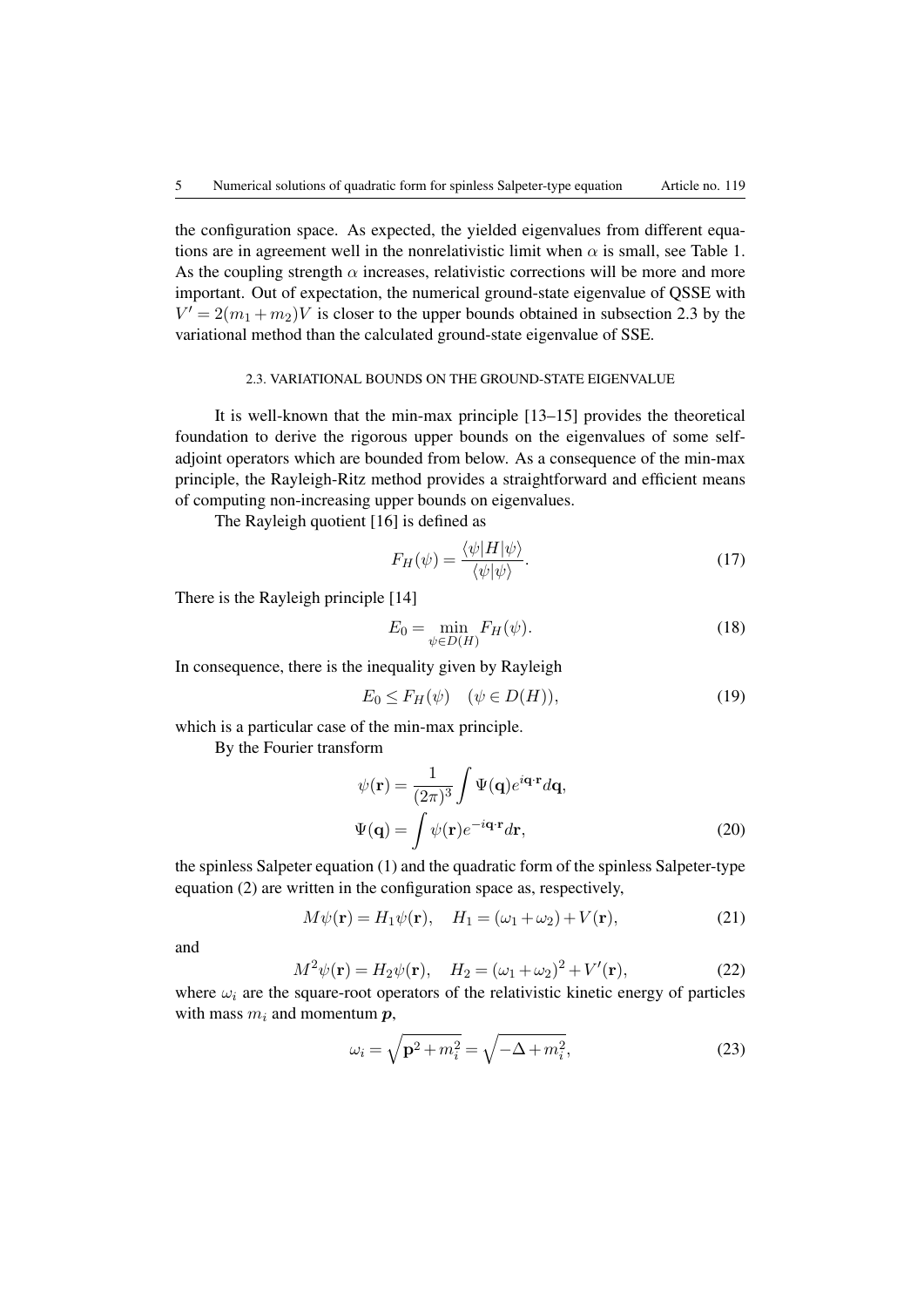which are the nonlocal square-root differential operators.

We use the eigenfunction of the ground state of the hydrogen-like atom as a trial function

<span id="page-5-1"></span>
$$
\psi(\mathbf{r}) = \sqrt{\frac{\beta^3}{\pi}} e^{-\beta r}, \quad \langle \psi | \psi \rangle = 1,
$$
\n(24)

to evaluate the energy expectation value of the Hamiltonians in Eqs. [\(21\)](#page-4-1) and [\(22\)](#page-4-2). Here  $\beta$  is the variational parameter to minimize the expectation value. Using Eqs.  $(17)$ ,  $(21)$  and  $(24)$ , the expectation value of H reads

$$
F_{H_1}(\psi) = \langle \psi | H_1 | \psi \rangle
$$
  
\n
$$
\leq \sqrt{\beta^2 + m_1^2} + \sqrt{\beta^2 + m_2^2} - \alpha \beta.
$$
\n(25)

In the above calculation, we have used the relations

<span id="page-5-2"></span>
$$
\langle \psi | \mathbf{p}^2 | \psi \rangle = \beta^2, \quad \left\langle \psi \left| \frac{\alpha}{r} \right| \psi \right\rangle = \alpha \beta, \tag{26}
$$

and the inequality

$$
\left\langle \psi \left| \sqrt{\mathbf{p}^2 + m_i^2} \right| \psi \right\rangle \le \sqrt{\langle \psi | \mathbf{p}^2 + m_i^2 | \psi \rangle}.
$$
 (27)

In the nonrelativistic limit, we obtain the ground-state mass of Eq. [\(21\)](#page-4-1) by minimizing Eq. [\(25\)](#page-5-2)

<span id="page-5-3"></span>
$$
M_0 \le m_1 + m_2 - \frac{\mu \alpha^2}{2}, \quad \mu = \frac{m_1 m_2}{m_1 + m_2} \tag{28}
$$

when

$$
\beta_{min} = \alpha \mu. \tag{29}
$$

From Eq. [\(25\)](#page-5-2), we can see that in the ultrarelativistic limit,  $m_1 \rightarrow 0$ ,  $m_2 \rightarrow 0$  or  $\beta \to \infty$ , the coupling strength should be  $\alpha \leq 2$  for the semirelativistic Hamiltonian H [\(21\)](#page-4-1) which is bounded from below. The mass of the bound state in the ultrarelativistic limit becomes zero, *i.e.*, the bound state is massless,  $F_H(\psi) = 0$ . As  $m_1 = m_2 = m$ , minimizing Eq. [\(25\)](#page-5-2) gives [\[17\]](#page-7-11)

$$
\beta_{min} = \frac{m}{2} \frac{\alpha}{\sqrt{1 - \frac{\alpha^2}{4}}}
$$
\n(30)

<span id="page-5-0"></span>and

$$
M_0 \le 2m\sqrt{1 - \frac{\alpha^2}{4}}.\tag{31}
$$

In case of QSSE, using Eqs. [\(17\)](#page-4-3), [\(22\)](#page-4-2) and [\(24\)](#page-5-1), the expectation value of  $H_2$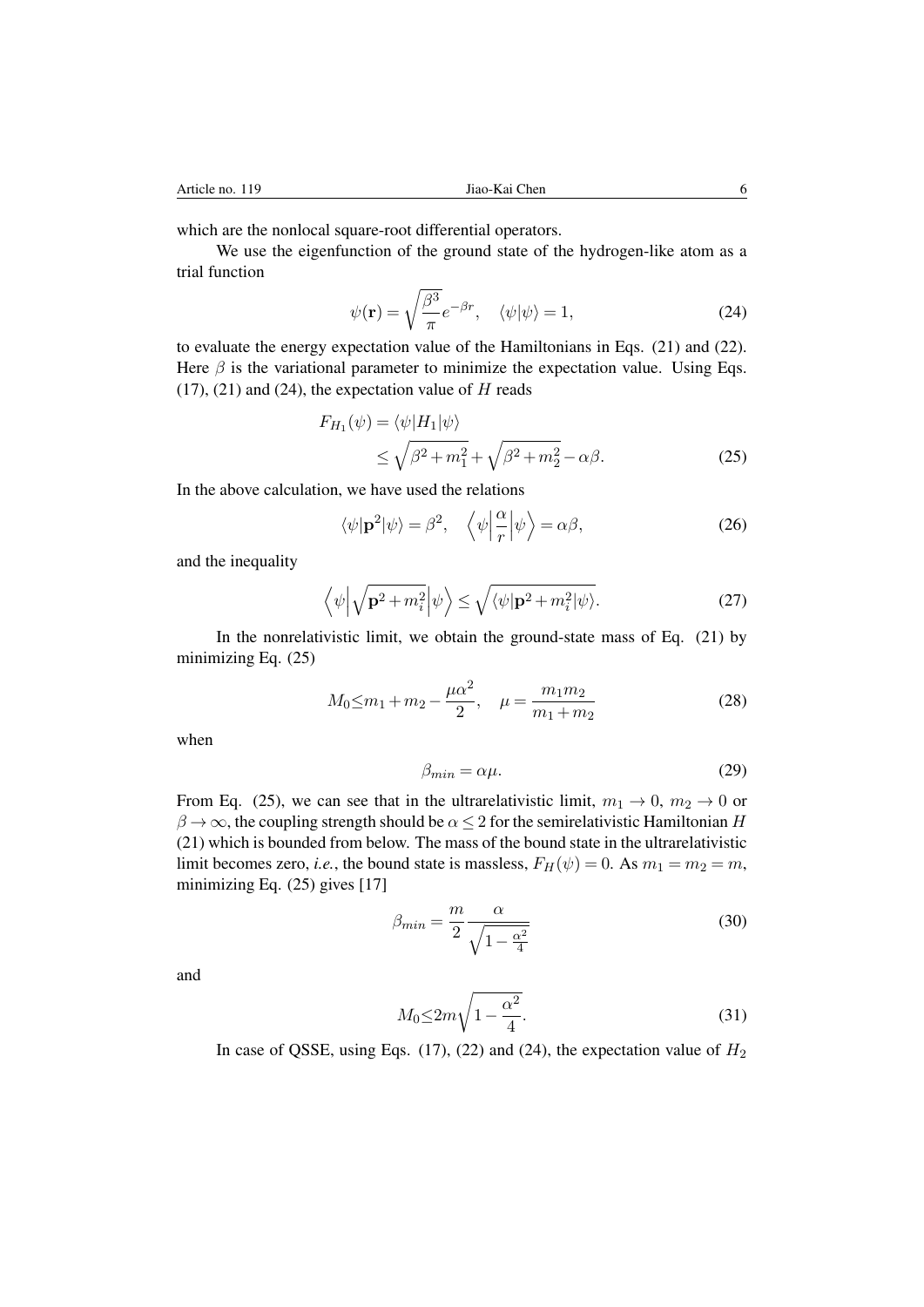reads

$$
F_{H_2}(\psi) = \langle \psi | H_2 | \psi \rangle
$$
  
 
$$
\leq \left[ \sqrt{\beta^2 + m_1^2} + \sqrt{\beta^2 + m_2^2} \right]^2 - 2(m_1 + m_2)\alpha\beta.
$$
 (32)

In the above calculation,  $\langle \mathbf{p}^4 \rangle$  is replaced by  $\langle \mathbf{p}^2 \rangle^2$  for consistence. In the nonrelativistic limit, the upper bound on the ground-state mass of the bound state is obtained by minimizing Eq. [\(32\)](#page-6-7),

<span id="page-6-8"></span>
$$
M_0 \le \sqrt{(m_1 + m_2)^2 - m_1 m_2 \alpha^2}.
$$
\n(33)

Eq. [\(33\)](#page-6-8) is consistent with Eq. [\(28\)](#page-5-3). In the ultrarelativistic limit, the expectation value approaches massless, too. As  $m_1 = m_2 = m$ , minimizing Eq. [\(32\)](#page-6-7) gives

<span id="page-6-7"></span>
$$
\beta_{min} = \frac{m}{2}\alpha\tag{34}
$$

<span id="page-6-6"></span>and

$$
M_0 \le 2m\sqrt{1 - \frac{\alpha^2}{4}}.\tag{35}
$$

The obtained upper bound [\(35\)](#page-6-6) on the ground state of QSSE is the same as that of SSE [\(31\)](#page-5-0), which gives the critical value of the coupling strength,  $\alpha \leq 2$ . As shown in Table [1,](#page-3-1) the numerical eigenvalues obtained by employing the Nyström method are consistent with the upper bounds on the ground-state energy, see Eqs. [\(31\)](#page-5-0) and [\(35\)](#page-6-6).

# 3. CONCLUSIONS

<span id="page-6-5"></span>In this paper, we solve numerically the quadratic form of the spinless Salpetertype equation by employing the Nyström method with the TANH rule. The numerical eigenvalues of QSSE are in consistence with those of SSE as the coupling strength is small while the differences between them become large as  $\alpha$  increases. The upper bounds on the ground-state energy of QSSE by the variational method are presented.

#### **REFERENCES**

- <span id="page-6-0"></span>1. D. P. Stanley and D. Robson, Phys. Rev. D 21, 3180 (1980); W. Lucha and F. F. Schöberl, Fizika B 8, 193 (1999).
- <span id="page-6-1"></span>2. A. Gara, B. Durand, L. Durand and L. J. Nickisch, Phys. Rev. D 40, 843 (1989).
- <span id="page-6-2"></span>3. E. E. Salpeter and H. A. Bethe, Phys. Rev. 84, 1232 (1951).
- <span id="page-6-3"></span>4. E. E. Salpeter, Phys. Rev. 87, 328 (1952).
- <span id="page-6-4"></span>5. M. Baldicchi, A. V. Nesterenko, G. M. Prosperi, D. V. Shirkov and C. Simolo, Phys. Rev. Lett. 99, 242001 (2007); M. Baldicchi and G. M. Prosperi, Phys. Rev. D 62, 114024 (2000); M. Baldicchi, arXiv: hep-ph/9911268; N. Brambilla, E. Montaldi and G. M. Prosperi, Phys. Rev. D 54, 3506 (1996).